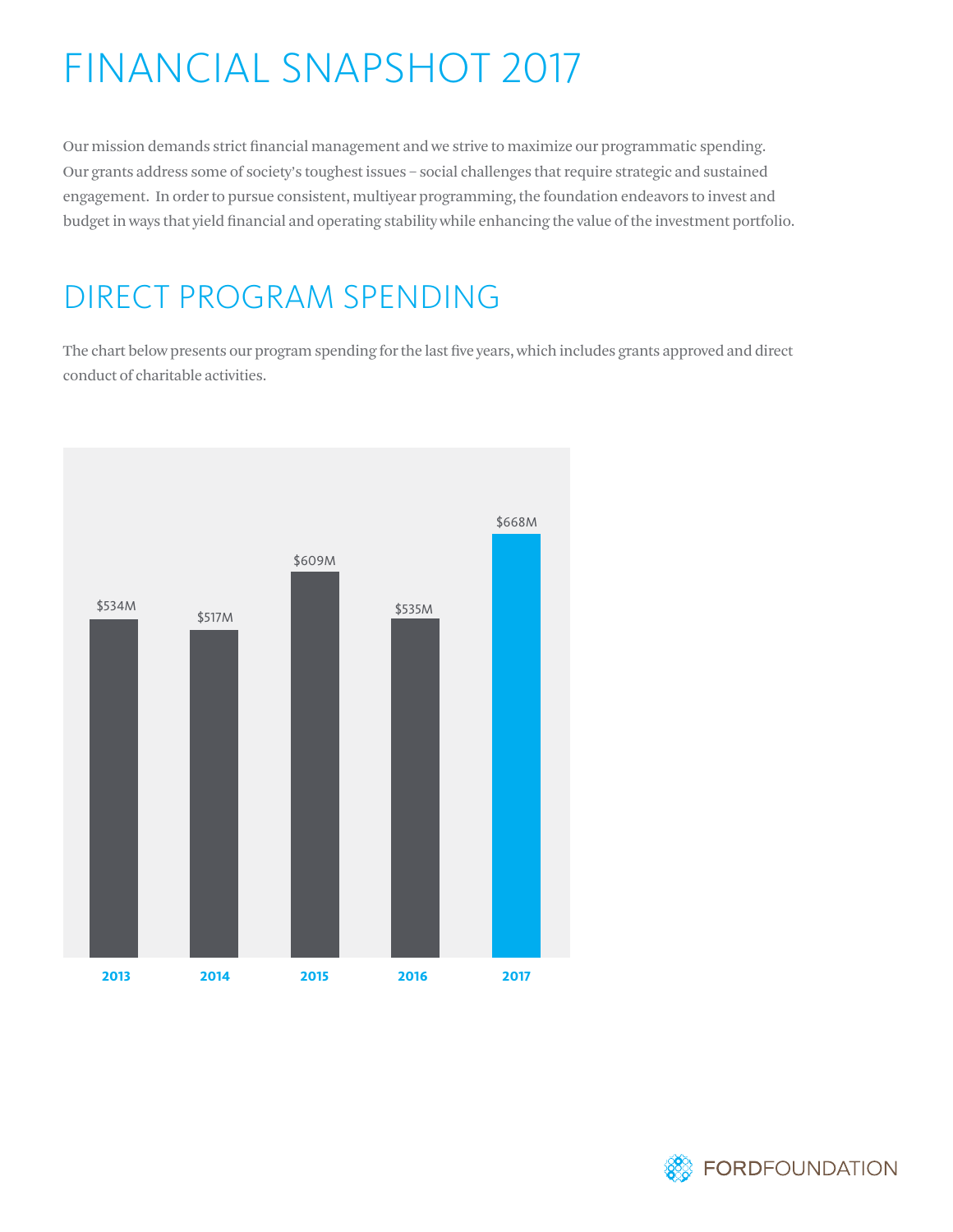## PROGRAM MANAGEMENT & OPERATIONAL SUPPPORT

We are committed to operating the foundation at the highest possible level to support our grantees and our mission. As part of that commitment, we closely monitor and manage operating expenses to ensure that our grantees get the support they need.

The chart below presents our program management and operational support expenses for the last five years as included in our Statements of Activities



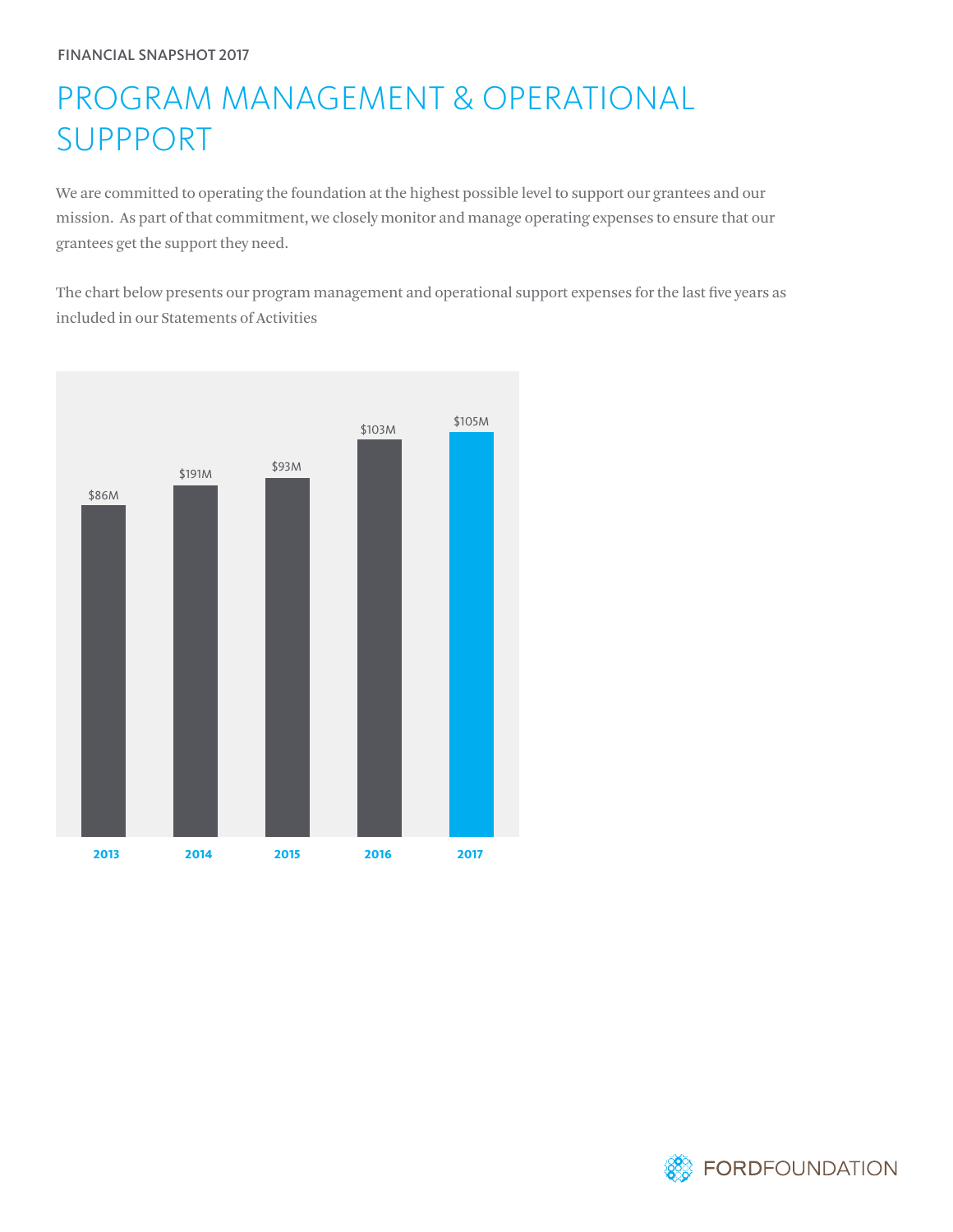## PAYOUT RATE

We set our annual program-related spending based on 5.3% of the 36-month trailing average endowment values and our program and operational budgets take into account three considerations: satisfying the US federal payout requirement (the yearly obligation to disburse 5 percent of the average value of the endowment); preserving the value of the endowment for long-term charitable funding; and meeting our programs' needs, including new opportunities to expand their impact.

The chart below presents our federal payout rates during the past five years.



*Note that fiscal years 2013-2016 each coincides with the calendar year. 2012 is fiscal year ended September 30. The period between 10/1/12 and 12/31/12 is omitted from this chart.*

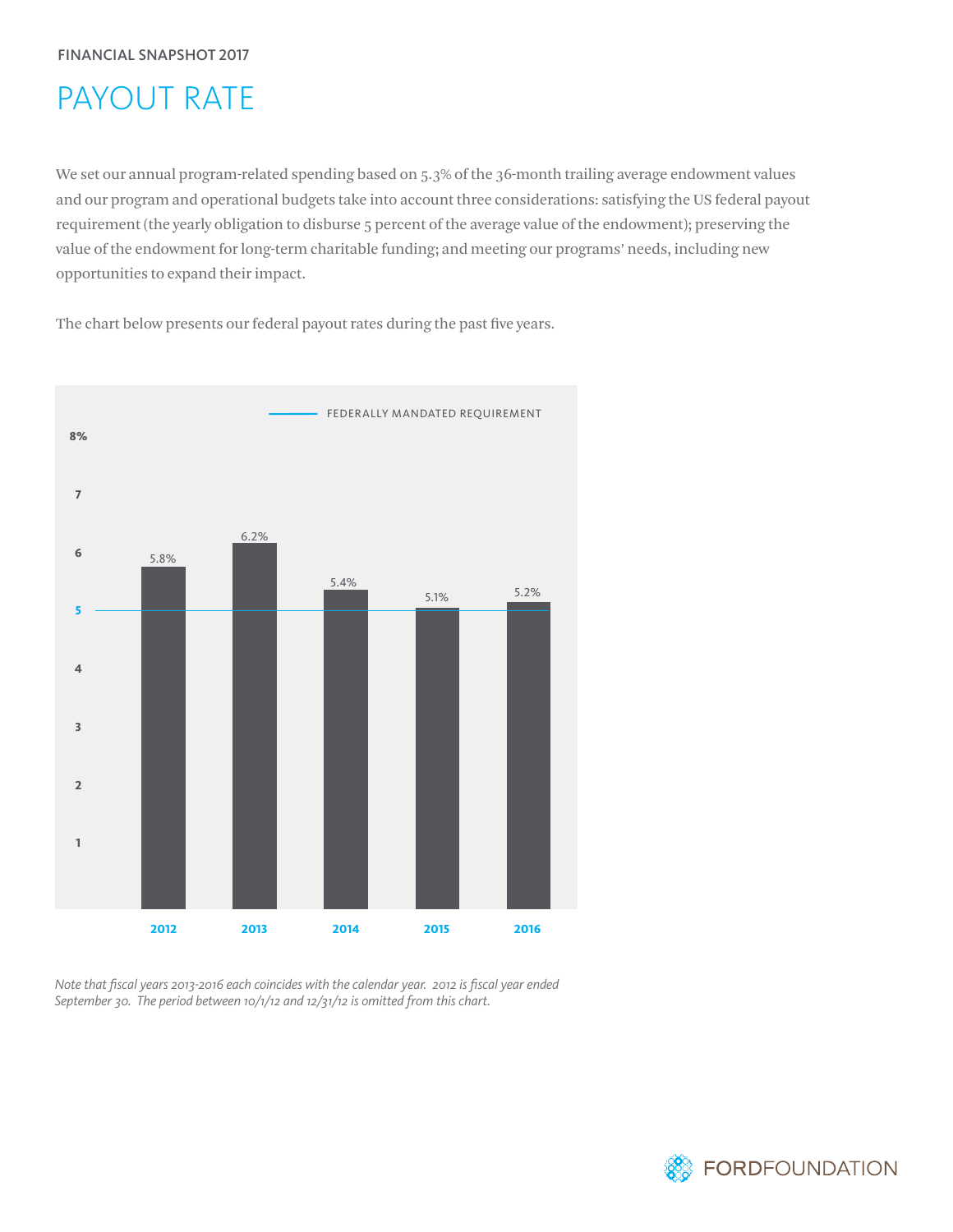## PORTFOLIO VALUES

Our policy has been to try to preserve the inflation-adjusted value of the endowment as we do not receive outside contributions to our endowment. As illustrated below, over the last 30 years, our net assets have grown from \$5.2 billion to \$12.8 billion, nominally. Adjusting for inflation, the value of our net assets has increased by nearly 16% during this period, while our grant making has exceeded \$18 billion (also adjusted for inflation) – nearly 1.7 times the inflation-adjusted value of our endowment value at the start of this period.



*Note that fiscal years 2013 and thereafter each coincides with the calendar year. Previous fiscal years ended September 30.*

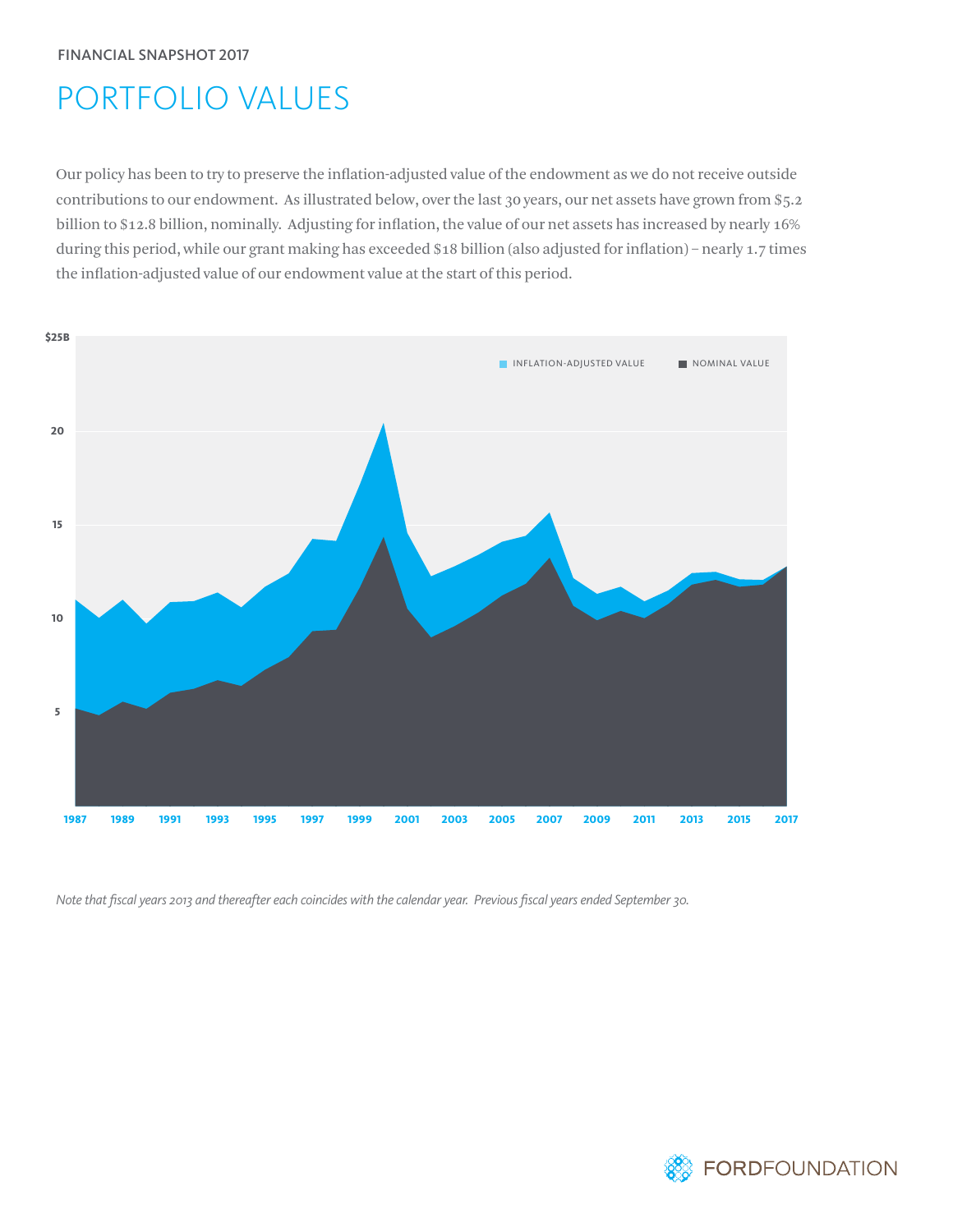## PORTFOLIO PERFORMANCE AND COMPONENTS

In managing our endowment, we seek to balance the goal of preserving its purchasing power through time with the goal of providing a substantial and stable flow of resources to our global grant making activities. To maximize the likelihood of success in balancing these goals, our investment approach combines several core elements: investing with an equity bias to achieve high rates of return; favoring value-oriented investment strategies; structuring a diversified portfolio with a moderate level of risk; delegating individual security selection decisions to highly-skilled external partners who possess unusual talent in generating attractive returns; pursuing investment opportunities in less-efficient markets; emphasizing long-term results; and maintaining appropriate liquidity, in order to enable the foundation to meet its ongoing spending needs and to pursue attractive opportunities created by market dislocations.

Our endowment generated attractive risk-adjusted returns in 2017, returning 15.2% for the calendar year, and annualized returns of 8.3% and 9.8%, respectively, for the three- and five-years ending December 31, 2017. Our endowment continued to produce substantial long-term outperformance relative to its benchmarks.

Investment performance was strong across all asset classes as global equity markets rose dramatically in 2017, aided by the ongoing environment of exceptionally low interest rates and favorable financial conditions. We and our external partners continued to be net sellers of public equity and private equity, taking advantage of elevated market prices. As a result, we have moderated our overall equity market exposure and replenished our holdings of cash and short-term Treasury securities, providing us with the ability to withstand future market dislocations while meeting our ongoing spending needs and funding our Mission-Related Investments.

The table below summarizes the components of our investment portfolio as of 12/31/2017.

\$ in millions

| 2017 AS OF 12/31/17              | Market<br>Value | Percent<br>of Total |
|----------------------------------|-----------------|---------------------|
| Short Term                       | \$332.8         | 2.5%                |
| Fixed-Income                     | \$945.8         | 7.1%                |
| <b>Public Equity Securities</b>  | \$186.3         | 1.4%                |
| Commingled Funds                 | \$664.2         | 5.0%                |
| Alternative Investment Funds     | \$8,206.7       | 62.0%               |
| Private Equity & Venture Capital | \$2,905.3       | 21.9%               |
| <b>TOTAL</b>                     | \$13,241.0      | 100.0%              |